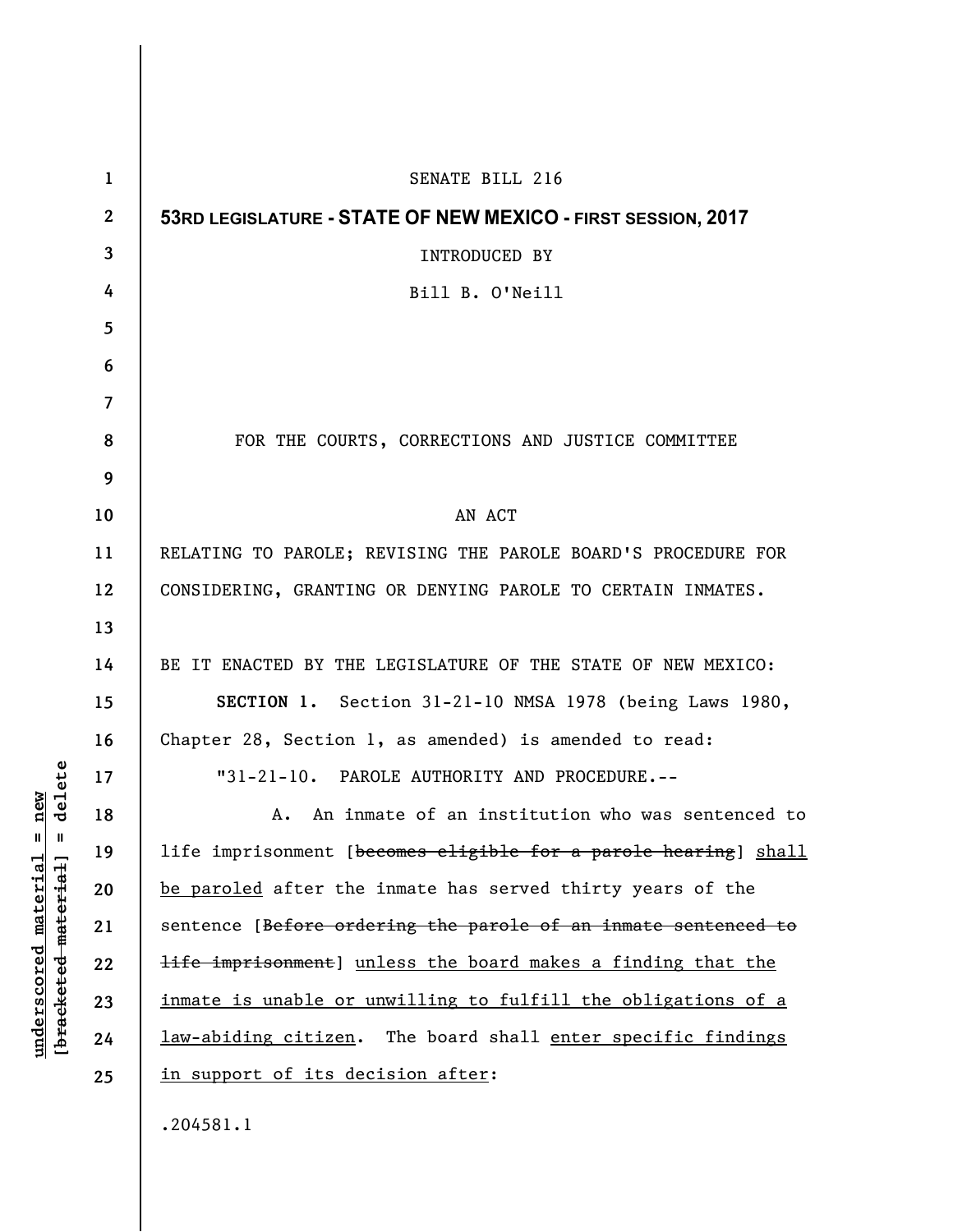| $\mathbf{1}$ | (1)<br>[interview] interviewing the inmate at the               |
|--------------|-----------------------------------------------------------------|
| $\mathbf{2}$ | institution where the inmate is committed; and                  |
| 3            | (2)<br>[consider] considering all pertinent                     |
| 4            | information concerning the inmate, including                    |
| 5            | [(a) the circumstances of the offense;                          |
| 6            | (b) mitigating and aggravating                                  |
| 7            | eircumstances;                                                  |
| 8            | (c) whether a deadly weapon was used in                         |
| 9            | the commission of the offense;                                  |
| 10           | (d) whether the inmate is a habitual                            |
| 11           | offender;                                                       |
| 12           | (e) the reports filed under Section                             |
| 13           | 31-21-9 NMSA 1978; and                                          |
| 14           | (f) the] reports of [such physical and]                         |
| 15           | mental examinations [as have been] of the inmate made while the |
| 16           | inmate was held in an institution                               |
| 17           | $(3)$ make a finding that a parole is in the                    |
| 18           | best interest of society and the inmate; and                    |
| 19           | (4) make a finding that the inmate is able and                  |
| 20           | willing to fulfill the obligations of a law-abiding citizen].   |
| 21           | The board shall not deny parole to an inmate who<br>$B$ .       |
| 22           | was sentenced to life based solely on the fact that the inmate  |
| 23           | intentionally took the life of another person.                  |
| 24           | If parole is denied, the inmate sentenced to<br>$c_{\bullet}$   |
| 25           | life imprisonment shall again become entitled to a parole       |
|              | .204581.1<br>$-2$ -                                             |

 $[bracketeed-materiat] = delete$ **[bracketed material] = delete**  $underscored material = new$ **underscored material = new**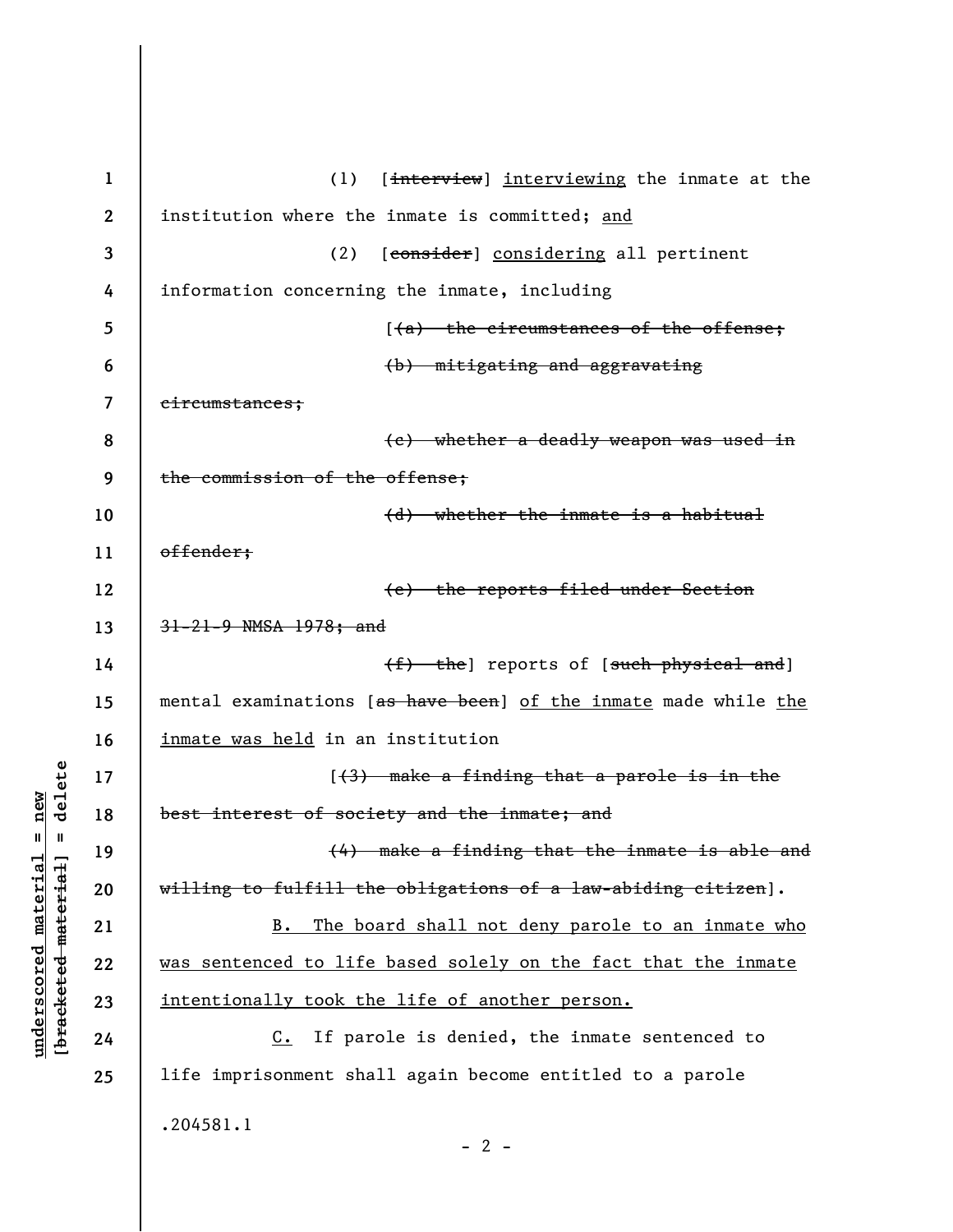hearing at two-year intervals. The board may, on its own motion, reopen any case in which a hearing has already been granted and parole denied.

 $[**B**$ . Unless the board finds that it is in the best interest of society and the parolee to reduce the period of parole, a person who was sentenced to life imprisonment shall be required to undergo a minimum period of parole of five years. During the period of parole, the person shall be under the guidance and supervision of the board.

 $[G<sub>1</sub>]$  E. Only an inmate of an institution who was sentenced to life imprisonment without possibility of release or parole is [not eligible] ineligible for parole and shall remain incarcerated for the entirety of the inmate's natural life.

 $[\frac{D-1}{2}]$   $\underline{F.}$  Except for certain sex offenders as provided in Section 31-21-10.1 NMSA 1978, an inmate who was convicted of a first, second or third degree felony and who has served the sentence of imprisonment imposed by the court in an institution designated by the corrections department shall be required to undergo a two-year period of parole. An inmate who was convicted of a fourth degree felony and who has served the sentence of imprisonment imposed by the court in an institution designated by the corrections department shall be required to undergo a one-year period of parole. During the period of parole, the person shall be under the guidance and supervision .204581.1

 $\frac{1}{2}$  of  $\frac{1}{2}$  and  $\frac{1}{2}$  and  $\frac{1}{2}$  and  $\frac{1}{2}$  and  $\frac{1}{2}$  and  $\frac{1}{2}$  and  $\frac{1}{2}$  and  $\frac{1}{2}$  and  $\frac{1}{2}$  and  $\frac{1}{2}$  and  $\frac{1}{2}$  and  $\frac{1}{2}$  and  $\frac{1}{2}$  and  $\frac{1}{2}$  and  $\frac{1}{2}$  an **[bracketed material] = delete**  $underscored material = new$ **underscored material = new**

**1** 

**2** 

**3** 

**4** 

**5** 

**6** 

**7** 

**8** 

**9** 

**10** 

**11** 

**12** 

**13** 

**14** 

**15** 

**16** 

**17** 

**18** 

**19** 

**20** 

**21** 

**22** 

**23** 

**24** 

**25** 

 $-3 -$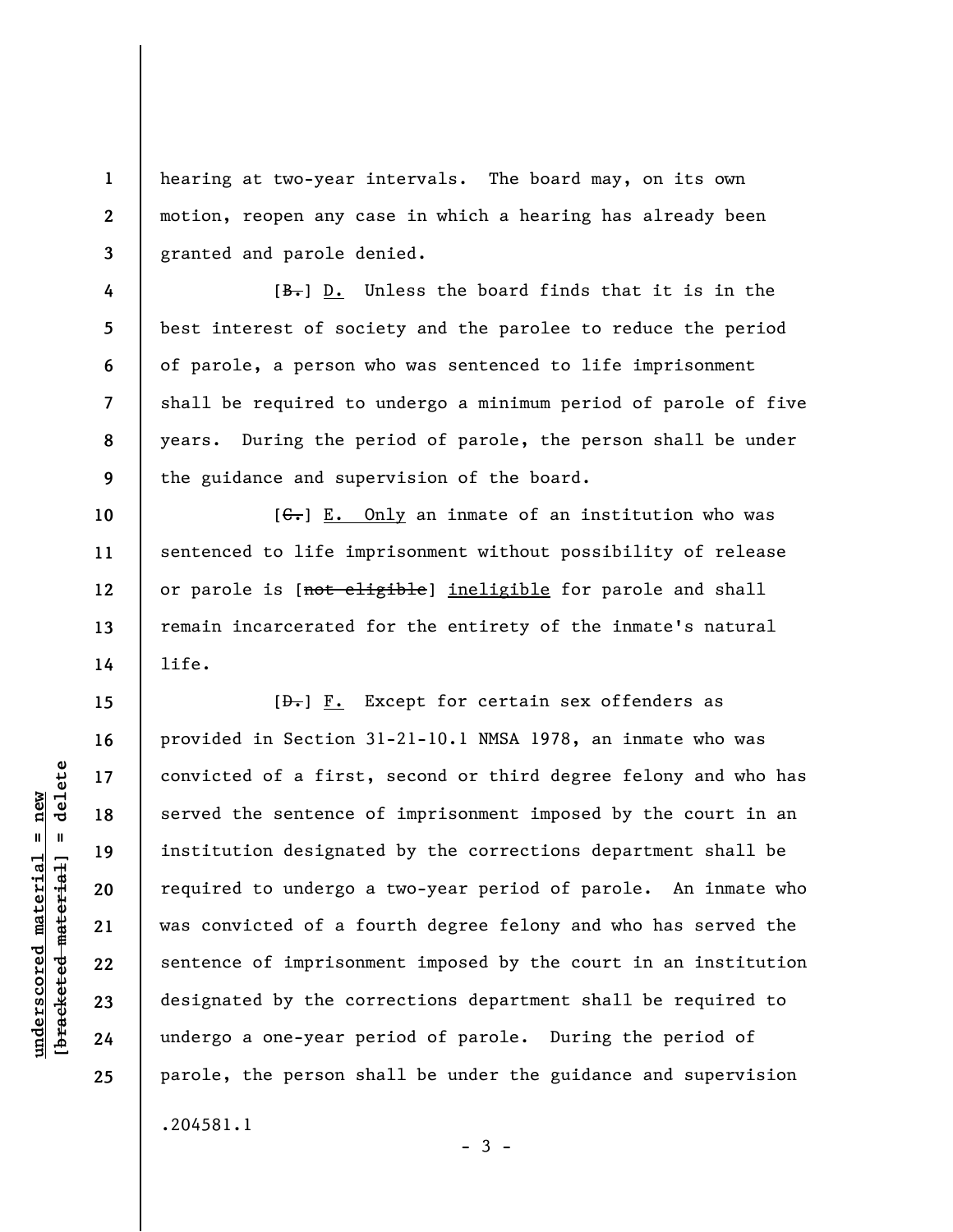of the board.

**1** 

**2 3 4 5 6 7 8 9 10 11 12 13 14 15 16 17 18 19 20 21 22 23 24 25**   $[E-]$  G. Every person while on parole shall remain in the legal custody of the institution from which the person was released but shall be subject to the orders of the board. The board shall furnish to each inmate as a prerequisite to release under its supervision a written statement of the conditions of parole that shall be accepted and agreed to by the inmate as evidenced by the inmate's signature affixed to a duplicate copy to be retained in the files of the board. The board shall also require as a prerequisite to release the submission and approval of a parole plan. If an inmate refuses to affix the inmate's signature to the written statement of the conditions of parole or does not have an approved parole plan, the inmate shall not be released and shall remain in the custody of the institution in which the inmate has served the inmate's sentence, excepting parole, until such time as the period of parole the inmate was required to serve, less meritorious deductions, if any, expires, at which time the inmate shall be released from that institution without parole, or until such time that the inmate evidences acceptance and agreement to the conditions of parole as required or receives approval for the inmate's parole plan or both. Time served from the date that an inmate refuses to accept and agree to the conditions of parole or fails to receive approval for the inmate's parole plan shall reduce the period, if any, to be .204581.1

- 4 -

delete **[bracketed material] = delete**  $underscored material = new$ **underscored material = new**  $\mathbf{I}$ bracketed material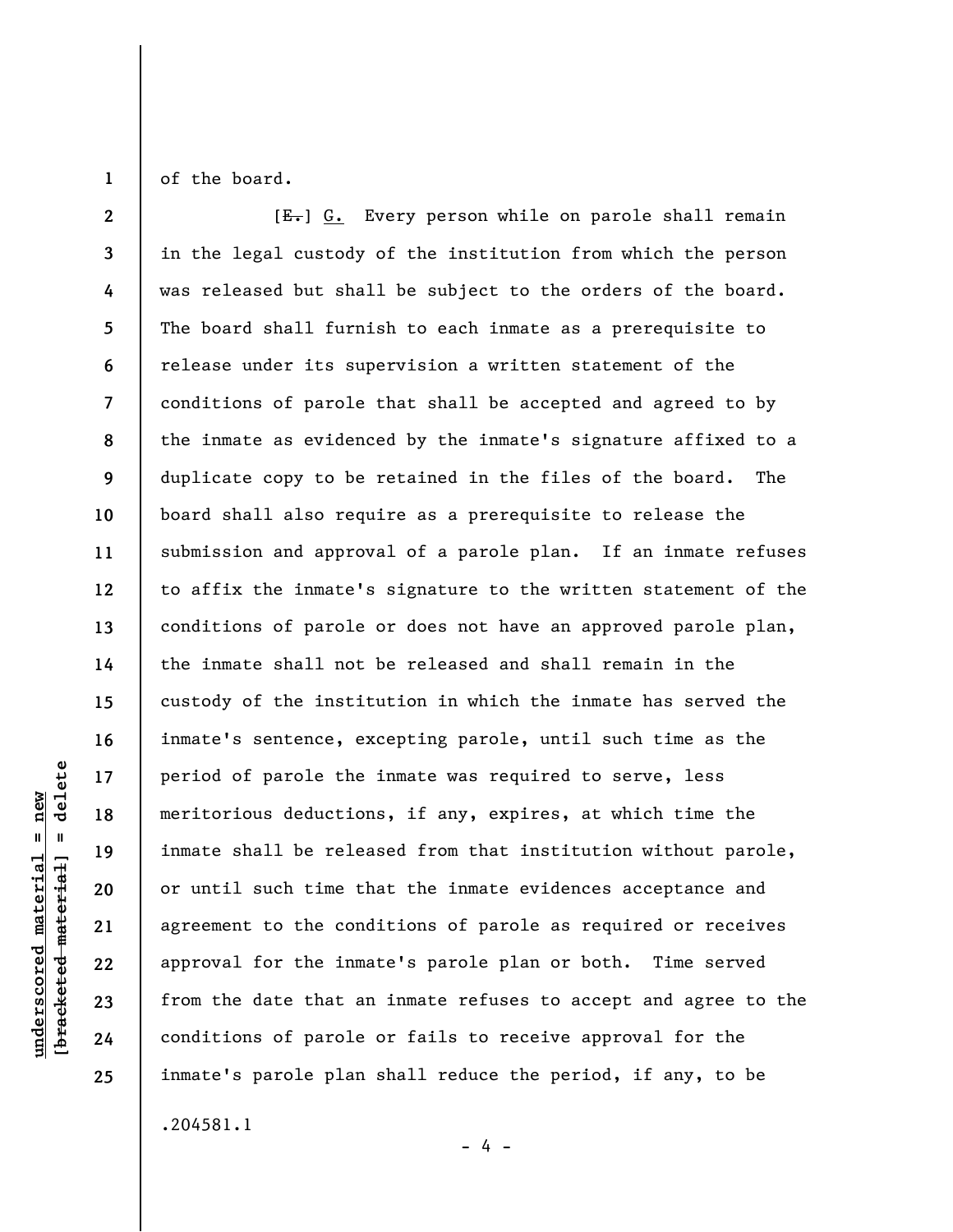served under parole at a later date. If the district court has ordered that the inmate make restitution to a victim as provided in Section 31-17-1 NMSA 1978, the board shall include restitution as a condition of parole. The board shall also personally apprise the inmate of the conditions of parole and the inmate's duties relating thereto.

 $[F-]$  H. When a person on parole has performed the obligations of the person's release for the period of parole provided in this section, the board shall make a final order of discharge and issue the person a certificate of discharge.

 $[G<sub>r</sub>]$  I. Pursuant to the provisions of Section 31-18-15 NMSA 1978, the board shall require the inmate as a condition of parole:

(1) to pay the actual costs of parole services to the adult probation and parole division of the corrections department for deposit to the corrections department intensive supervision fund not exceeding one thousand eight hundred dollars (\$1,800) annually to be paid in monthly installments of not less than twenty-five dollars (\$25.00) and not more than one hundred fifty dollars (\$150), as set by the appropriate district supervisor of the adult probation and parole division, based upon the financial circumstances of the defendant. The defendant's payment of the supervised parole costs shall not be waived unless the board holds an evidentiary hearing and finds that the defendant is unable to pay the costs. If the board

.204581.1

 $\frac{1}{2}$  intereted material = delete **[bracketed material] = delete**  $underscored$  material = new **underscored material = new**

**1** 

**2** 

**3** 

**4** 

**5** 

**6** 

**7** 

**8** 

**9** 

**10** 

**11** 

**12** 

**13** 

**14** 

**15** 

**16** 

**17** 

**18** 

**19** 

**20** 

**21** 

**22** 

**23** 

**24** 

**25** 

 $- 5 -$